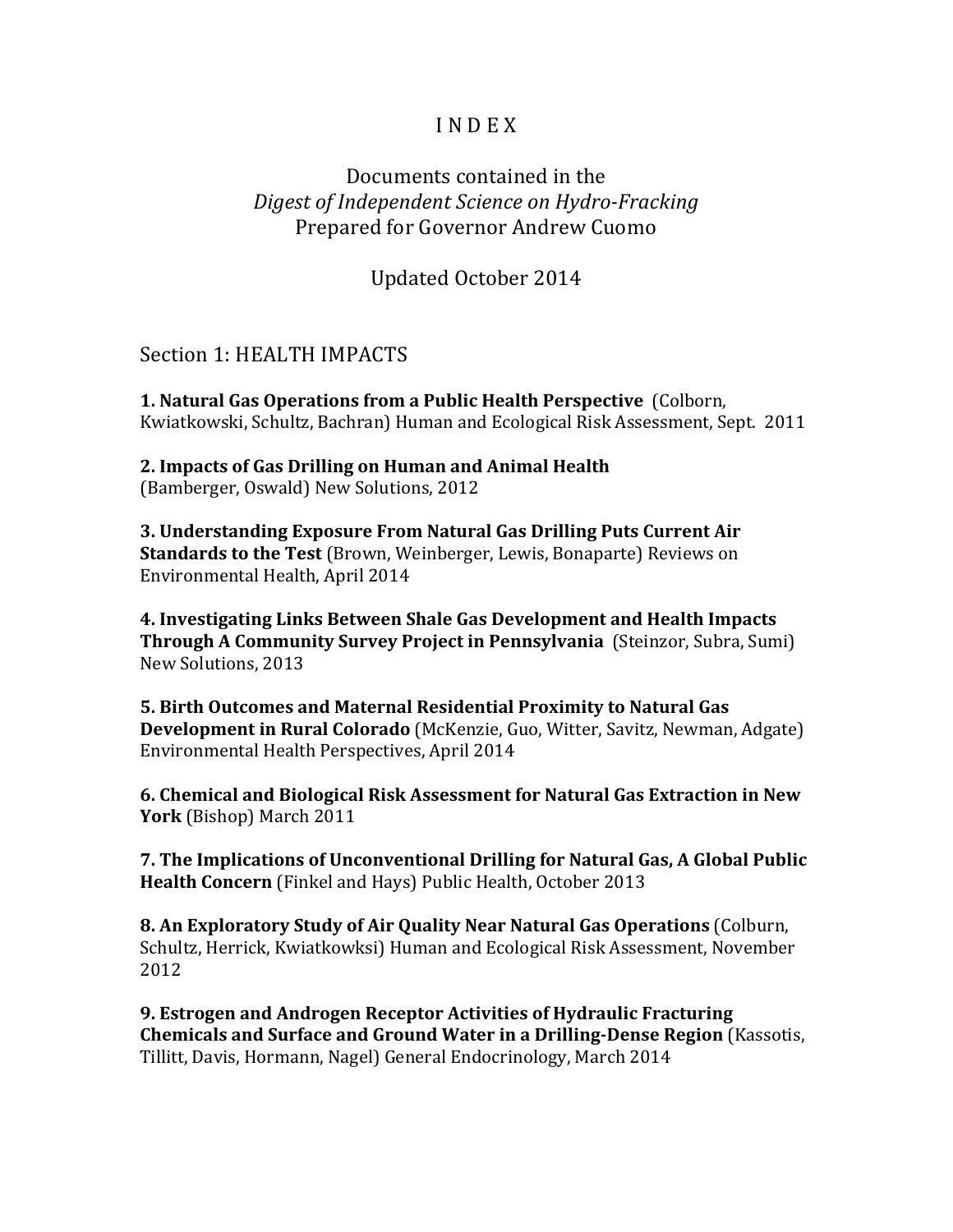## **10. Environmental Public Health Dimensions of Shale and Tight Gas Development** (Shonkoff, Hays, Finkel) Environmental Health Perspectives, August

2014

**11. Fatalities Among Oil and Gas Extraction Workers -- United States 2003- 2006** (Node, Conway) CDC MMR Weekly, April 2008

**12. Battlement Mesa Draft HIA** (Colorado School of Public Health) February 2011

**13. Public Health and High Volume Hydraulic Fracturing** (Korfmacher, Jones, Malone, Vinci) New Solutions, 2013

Section 2: WATER CONTAMINATION

**14. Potential Contaminant Pathways from Hydraulically Fractured Shale of Aquifers** (Myers) National Ground Water Association. Ground Water, April 2012

**15. Methane Contamination of Drinking Water Accompanying Gas-Well Drilling and Hydraulic Fracturing** (Osborn, Vengosh, Warner, Jackson) PNAS 2011

**16. Potential Impacts of Hydraulic Fracturing on Water Resources** (Swackhamer, University of Minnesota) - Power Point document

**17. Investigation of Ground Water Contamination near Pavillion, Wyoming** (draft) - (Summary only) (DiGiulio, Wilkin, Miller, Oberly) Environmental Protection Agency, 2011

**18. Geochemical Evidence For Possible Natural Migration of Marcellus Formation Brine to Shallow Aquifers in Pennsylvania** (Warner, Jackson, Darrah, Osborn, Down, Zhao, White, Vengosh) Proceedings of the National Academies of Science of the United States, 2012

**19. Water Pollution Risk Associated with Natural Gas Extraction from the Marcellus Shale** (Rozell and Reaven) Risk Analysis, August 2012

Section 3: AIR POLLUTION

**20. Human Health Risk Assessment of Air Emissions from Development of Unconventional Natural Gas Resources** (McKenzie, Witter, Newman, Adgate) Colorado School of Public Health, 2012

**21. Air Pollutant Emissions from Shale Gas Development and Production** (Robinson, Carnegie Mellon) - Power Point document